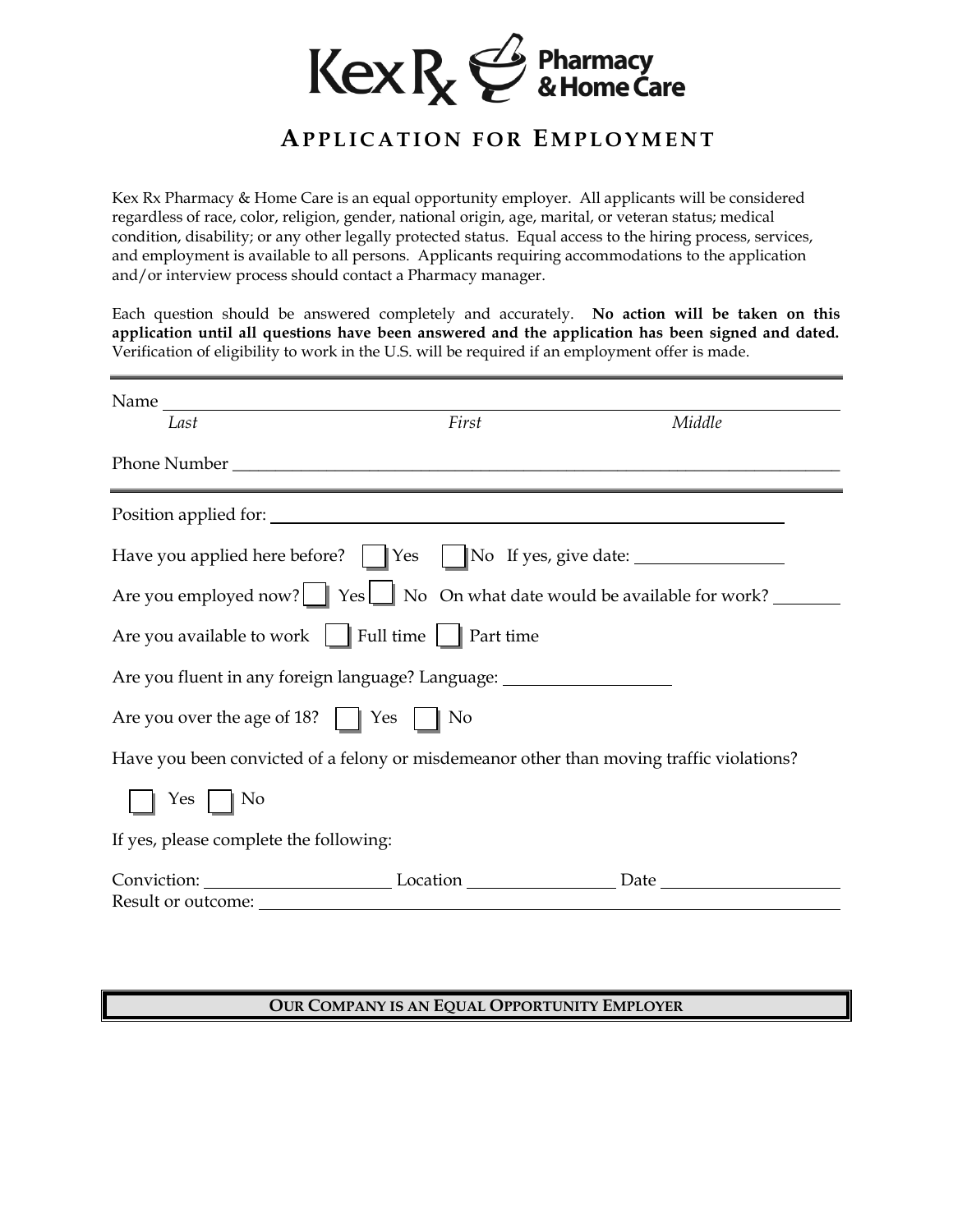#### **E D U C A T I O N**

|                             | <b>High School</b> | <b>Trade Schools</b> | College/University |
|-----------------------------|--------------------|----------------------|--------------------|
| School Name                 |                    |                      |                    |
| Diploma/Degree/             |                    |                      |                    |
| Certificate Received        |                    |                      |                    |
| Describe Course of<br>Study |                    |                      |                    |

### **E M P L O Y M E N T E X P E R I E N C E**

*List your past three employers including military and voluntary service assignments. Start with your present or last job.* 

|                     | Employer<br>Telephone <b>Example</b> 2014                                                                                                                                                                                      |             |  |
|---------------------|--------------------------------------------------------------------------------------------------------------------------------------------------------------------------------------------------------------------------------|-------------|--|
|                     |                                                                                                                                                                                                                                |             |  |
|                     |                                                                                                                                                                                                                                |             |  |
|                     |                                                                                                                                                                                                                                |             |  |
|                     | Hourly Rate: Starting Final                                                                                                                                                                                                    |             |  |
|                     |                                                                                                                                                                                                                                |             |  |
|                     |                                                                                                                                                                                                                                |             |  |
| May we contact: Yes | $\mathrm{No}$                                                                                                                                                                                                                  |             |  |
|                     |                                                                                                                                                                                                                                |             |  |
|                     |                                                                                                                                                                                                                                |             |  |
|                     |                                                                                                                                                                                                                                |             |  |
|                     |                                                                                                                                                                                                                                |             |  |
|                     | Hourly Rate: Starting Final                                                                                                                                                                                                    |             |  |
|                     | Reason for leaving: 1992. The same state of the state of the state of the state of the state of the state of the state of the state of the state of the state of the state of the state of the state of the state of the state |             |  |
|                     |                                                                                                                                                                                                                                |             |  |
| May we contact: Yes | $\mathrm{No}$                                                                                                                                                                                                                  |             |  |
|                     | Employer Telephone Telephone Communication of the Communication of the Communication of the Communication of the Communication of the Communication of the Communication of the Communication of the Communication of the Comm |             |  |
|                     |                                                                                                                                                                                                                                |             |  |
|                     |                                                                                                                                                                                                                                |             |  |
|                     | Dates Employed: From To                                                                                                                                                                                                        |             |  |
| Revised 12/2016     |                                                                                                                                                                                                                                | Page 2 of 6 |  |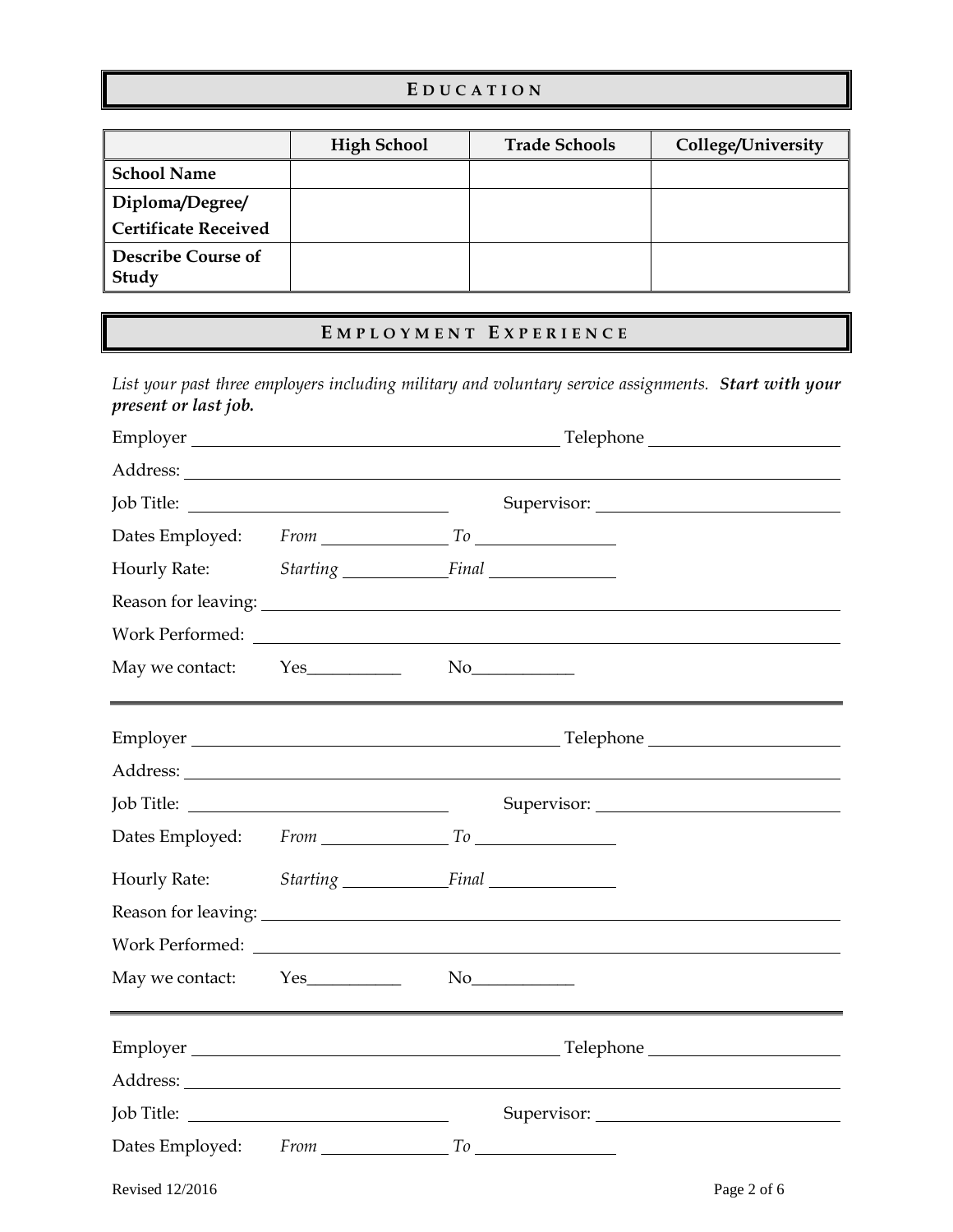| Hourly Rate:    |  | Starting Final                                                                                       |  |
|-----------------|--|------------------------------------------------------------------------------------------------------|--|
|                 |  |                                                                                                      |  |
| Work Performed: |  |                                                                                                      |  |
|                 |  |                                                                                                      |  |
|                 |  | Please summarize your job-related skills or specialized training: __________________________________ |  |
|                 |  |                                                                                                      |  |
|                 |  |                                                                                                      |  |
|                 |  |                                                                                                      |  |
|                 |  |                                                                                                      |  |
|                 |  |                                                                                                      |  |
|                 |  |                                                                                                      |  |
|                 |  |                                                                                                      |  |
|                 |  |                                                                                                      |  |
|                 |  |                                                                                                      |  |
|                 |  |                                                                                                      |  |

# **R E F E R E N C E S**

Give the name and telephone number of three (3) business/work references who are not related to you. List at least one of your previous supervisors.

| Name | Occupation                                                                                                                                                                                      | Company | <b>Phone Numbers</b> |
|------|-------------------------------------------------------------------------------------------------------------------------------------------------------------------------------------------------|---------|----------------------|
| Name | Occupation                                                                                                                                                                                      | Company | <b>Phone Numbers</b> |
|      |                                                                                                                                                                                                 |         |                      |
| Name | Occupation                                                                                                                                                                                      | Company | <b>Phone Numbers</b> |
|      | List job-related special accomplishments, projects, awards. (Exclude information that would<br>reveal sex, race, religion, national origin, age, color, disability, or other protected status.) |         |                      |
|      |                                                                                                                                                                                                 |         |                      |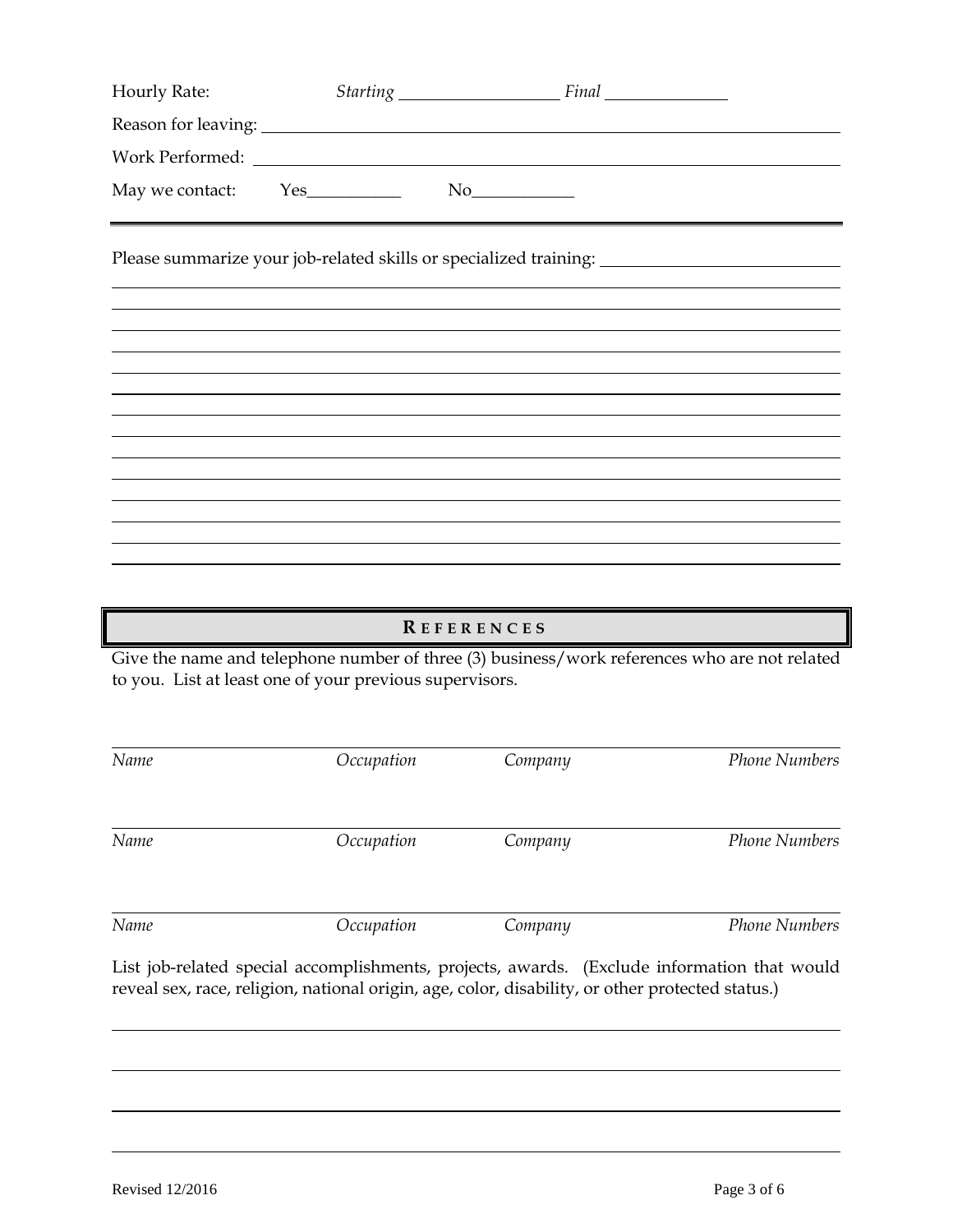List any additional information you would like us to consider.

| Please check all the areas with which you have had previous work experience.                                                                        |                                                                                                                    |
|-----------------------------------------------------------------------------------------------------------------------------------------------------|--------------------------------------------------------------------------------------------------------------------|
| Pharmacy<br>Durable Medical Equipment<br>Respiratory Equipment<br><b>CPR</b> Certified<br><b>Customer Service</b><br>Microsoft Office<br>Data Entry | Inventory<br><b>Accounts Receivable</b><br><b>Accounts Payable</b><br><b>Deliveries</b><br><b>Equipment Repair</b> |

\_\_\_\_\_\_\_\_\_\_\_\_\_\_\_\_\_\_\_\_\_\_\_\_\_\_\_\_\_\_\_\_\_\_\_\_\_\_\_\_\_\_\_\_\_\_\_\_\_\_\_\_\_\_\_\_\_\_\_\_\_\_\_\_\_\_\_\_\_\_\_\_\_\_\_\_\_\_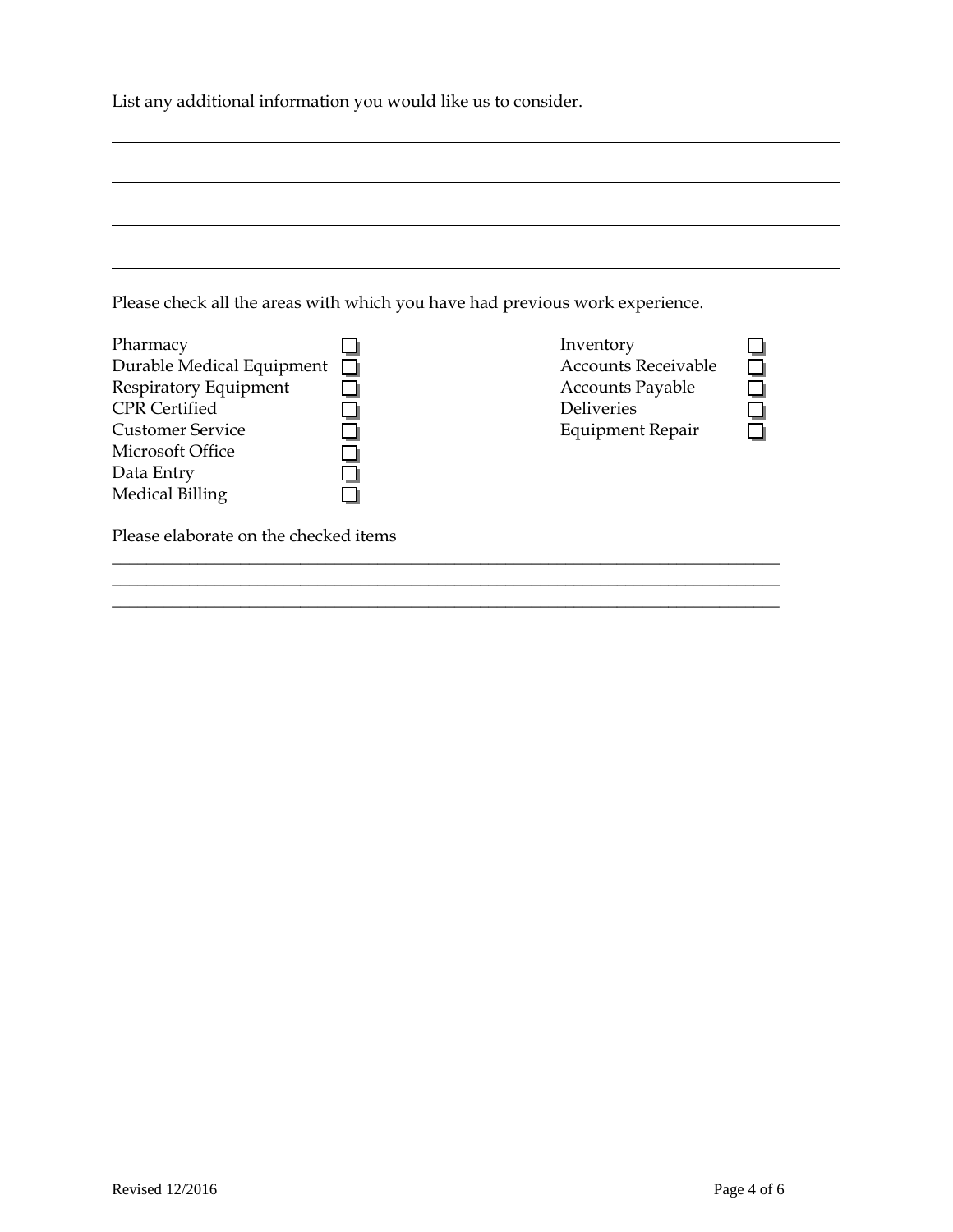### **A C K N O W L E D G E M E N T**

I understand that Kex Rx Pharmacy & Home Care (The Pharmacy) is making no employment offer at this time. I certify that the information in this application is correct to the best of my knowledge. I understand that any misrepresentation or omission of any fact in my application, resume, or any other materials, or during interviews is grounds for disqualification from further consideration for employment or for termination if employed.

I authorize The Pharmacy to contact any company, institution, or individual it deems appropriate to investigate my employment history, character, qualifications, credit history, driving record, and other relevant information, if job-related. I give my full consent for all contacted persons including former employers to provide the information concerning this application, and I waive my right to bring any cause of action against these individuals for any and all liability for damages arising from furnishing the requested information to The Pharmacy. I acknowledge that a facsimile of this form is as valid as the original.

A Company-paid drug test and/or physical examination may be required. I understand that any offer of employment may be withdrawn if I test positive for drugs and/or if a condition is discovered for which no reasonable accommodation can be made.

I understand that this application is current for only 30 days. At the conclusion of this time, if I have not heard from the Pharmacy and still wish to be considered for employment, it will be necessary to fill out a new application.

I understand that if I am hired, my employment at The Pharmacy is "at-will" and may be terminated by myself or by the Pharmacy at any time, with or without cause or notice. I understand that no representative, other than the Owner of the Pharmacy has the authority to make any assurance to the contrary.

Signature Date